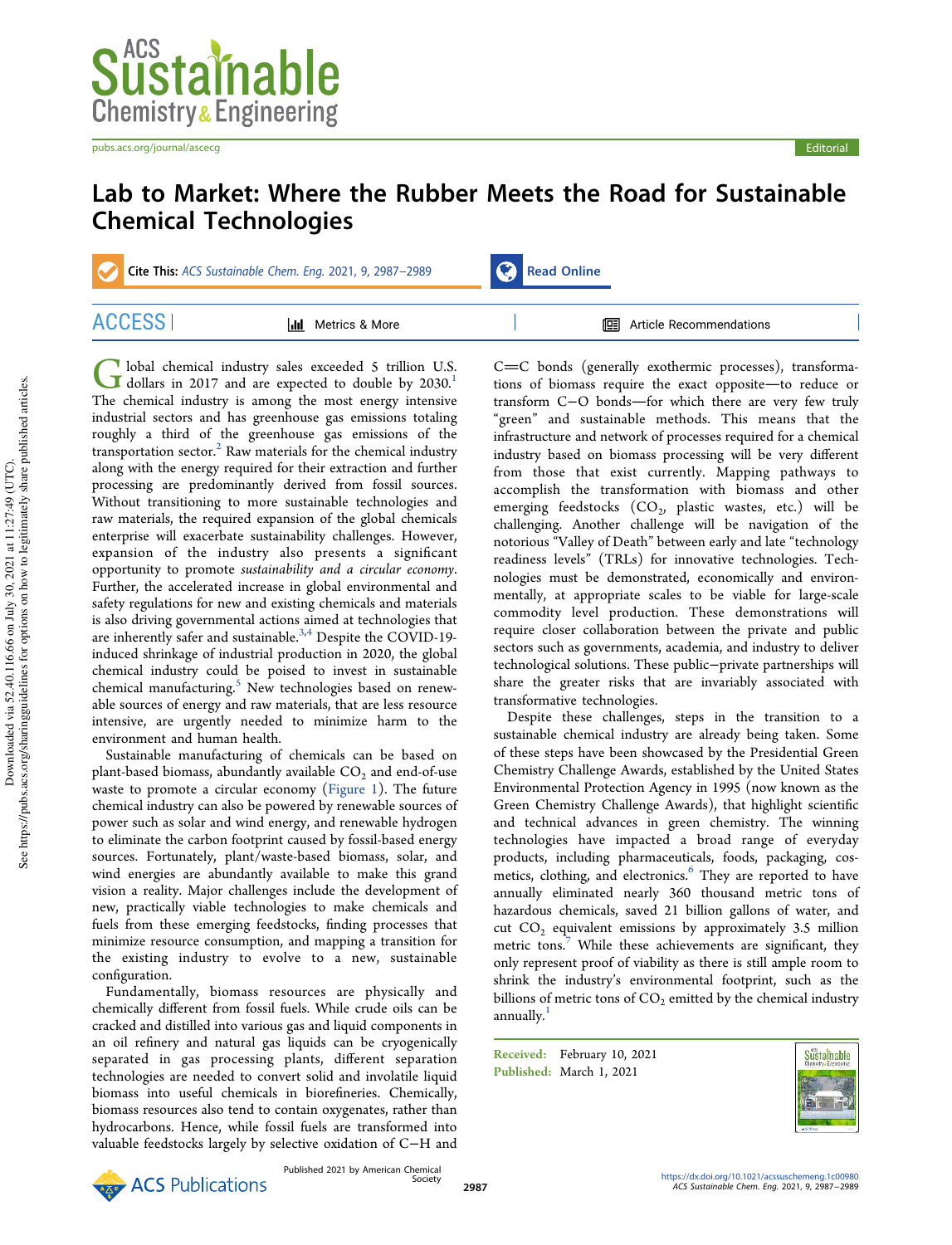

Figure 1. Transition to the grand vision: Distributed biorefineries where chemicals and fuels are made from renewable carbon sources powered by renewable energy.

Since measuring progress is critical in maintaining momentum in transitioning to sustainable chemical manufacturing, it is significant that many major chemical manufacturers now routinely track performance using sustainability metrics. The ACS Green Chemistry Institute reported a survey on how quantitative sustainability metrics are used in chemical manufacturing as well as future needs to translate promising green chemistry ideas into industrial technologies.<sup>8</sup> Major chemical and product manufacturers such as  $\overline{\mathrm{Dow}}^9_\nu$  BASF,  $^{10}$  $Du\text{Pont}$ ,<sup>11</sup> and Procter & Gamble<sup>12</sup> have used metrics and tools developed within their organizations to reduce the environmental footprints of their existing products and processes. The extent of these reductions may be seen in the annual sustainability reports posted at the company websites.

Beyond the evidence of major manufacturers measuring their sustainability performance, another reason to be optimistic is growth in sales for renewable chemicals. The global market size was \$65 billion in 2019<sup>13</sup> and is projected to grow 10% annually and top \$126 billion by 2026. While the market size is still a small fraction of the overall chemical industry output, it is significant enough to attract further investment.

All of these advances are driven by innovation. *ACS Sustainable Chemistry* & *Engineering* (*ACS SCE*) plans to publish a Virtual Special Issue (VSI) later this year titled *Industrial Sustainability*, featuring successful lab-to-market transitions of sustainable chemical technologies. As part of the VSI or otherwise, we invite case studies, which could be normal *ACS SCE* manuscripts such as research articles, features, or perspectives. Contributions are also invited that would be 1000−2000 word manuscripts to describe how barriers to commercialization were overcome in moving sustainable chemistry and engineering innovations from lab scale to commercialization. Manuscripts should identify various techno-economic barrier(s), successful practices for overcoming these barrier(s), and a description of how the experience might benefit other commercialization activities. The content should preferably address the following aspects: (a) brief description of the lab-scale innovation with appropriate literature and patent references, (b) technoeconomic, LCA, and risk/benefit analysis behind the business decision to commercialize, (c) key R&D studies and their scales that helped advance the TRL of the concept toward eventual commercialization, (d) partnerships across the

product value chain that were critical to successful commercialization, (e) time from concept to commercialization, (f) estimate of the overall investment for a manufacturing plant of a given capacity, and (g) lessons learned from practices in other sectors or businesses. While all of this content is welcome, it is not necessary that every manuscript address all of these aspects. Figures that show the various production scales and key partners at each scale (producers of feedstock, energy, catalyst, chemical precursors, products, etc.) as well as quantitative sustainability analysis showing beneficial economic and environmental profiles would be appropriate. Manuscripts that are judged to be commercial promotions without generalizable findings are discouraged.

Please note that the foregoing guidelines are meant as suggestions. Authors are encouraged to add other aspects as appropriate. If you wish to specifically contribute to the VSI in preparation, please email us at your early convenience. We look forward to receiving manuscripts in the important area of translational sustainable chemistry and engineering.

We are aware that many of the challenges in bridging the gap between lab to market have not been addressed adequately in this limited space. Our editors will be revisiting this issue of global significance in future editorials.

Bala Subramaniam, Executive Editor @orcid.org/0000-0001-5361-1954

David Allen, Editor-in-Chief orcid.org/0000-0001-6646-8755

King Kuok (Mimi) Hii, Associate Editor orcid.org/0000-0002-1163-0505

Juan Colberg, Guest Editor, Industrial Sustainability Virtual Special Issue

Thalappil Pradeep, Associate Editor orcid.org/0000-0003-3174-534X

### **AUTHOR INFORMATION**

Complete contact information is available at: https://pubs.acs.org/10.1021/acssuschemeng.1c00980

#### Notes

Views expressed in this editorial are those of the authors and not necessarily the views of the ACS.